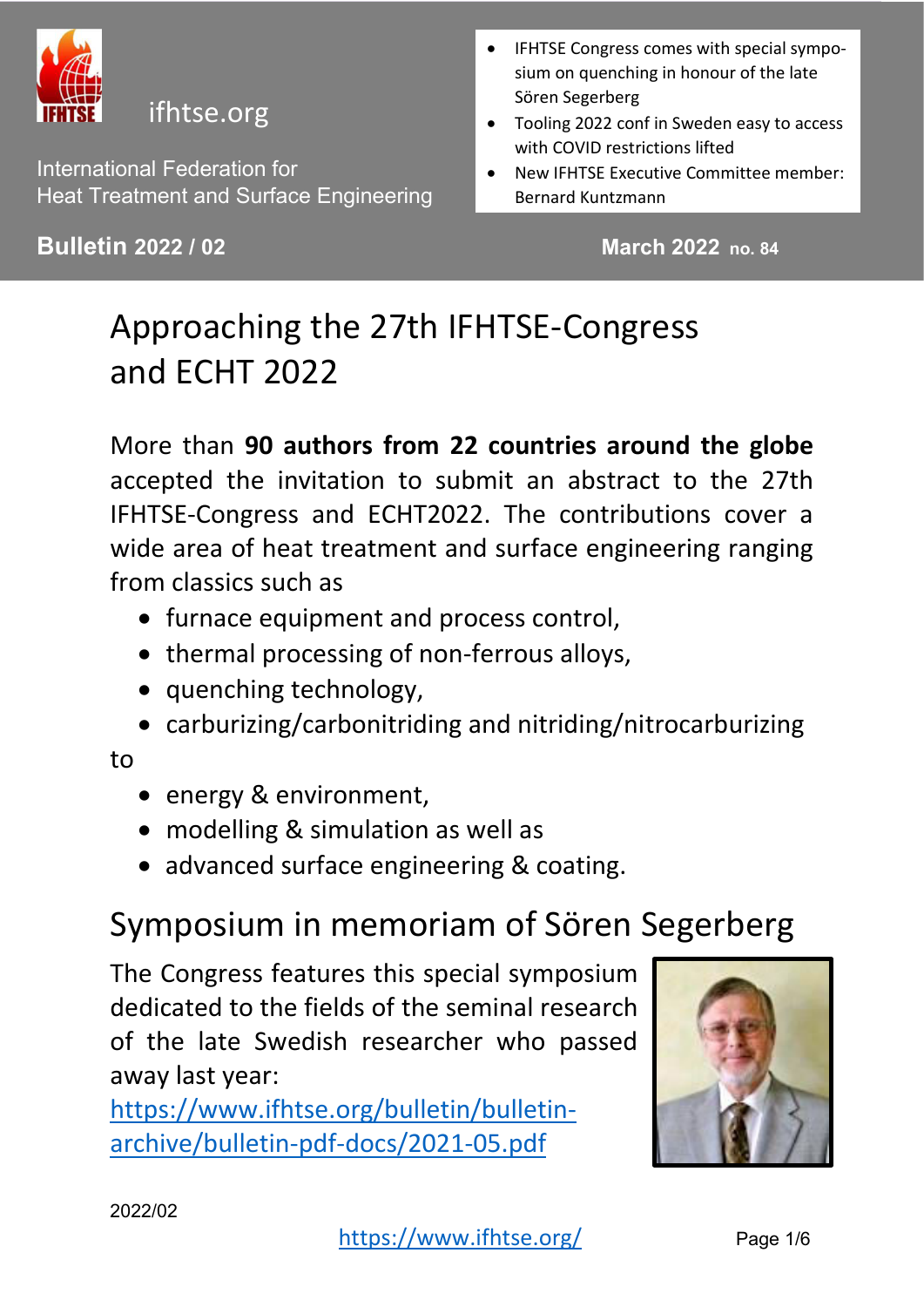The talks in the In Memoriam Symposium are:

| <b>Quenching with</b><br><b>Aqueous</b><br>Polymer<br><b>Solutions</b><br>Thomas Lübben,<br><b>IWT Bremen,</b><br><b>IFHTSE Fellow</b> |                    | <b>Comparison of high-</b><br>severity quenchants<br>for low-carbon steels<br>Lauralice Canale,<br>University of São<br>Paolo |
|----------------------------------------------------------------------------------------------------------------------------------------|--------------------|-------------------------------------------------------------------------------------------------------------------------------|
| <b>Quenching for</b>                                                                                                                   |                    | <b>Current</b>                                                                                                                |
| the future - In                                                                                                                        |                    | <b>Investigations at</b>                                                                                                      |
| memoriam of                                                                                                                            |                    | <b>Quenching Research</b>                                                                                                     |
| Sören Segerberg                                                                                                                        |                    | <b>Centre</b>                                                                                                                 |
| Eva Troell, RISE,                                                                                                                      |                    | Božidar Matijević,                                                                                                            |
| Gothenburg,                                                                                                                            |                    | University of Zagreb                                                                                                          |
| <b>IFHTSE Past</b>                                                                                                                     |                    |                                                                                                                               |
| President                                                                                                                              |                    |                                                                                                                               |
|                                                                                                                                        | <b>Birth of</b>    | <b>Advanced</b>                                                                                                               |
|                                                                                                                                        | SmartQuench -      | developments in the                                                                                                           |
|                                                                                                                                        | <b>In Memoriam</b> | field of liquid                                                                                                               |
|                                                                                                                                        | of Sören           | quenchants State of                                                                                                           |
|                                                                                                                                        | <b>Segerberg</b>   | technique - New                                                                                                               |
|                                                                                                                                        | Imre Felde,        | <b>Requirements -</b>                                                                                                         |
|                                                                                                                                        | Obuda              | <b>Technical</b>                                                                                                              |
|                                                                                                                                        | University         | <b>Perspectives</b>                                                                                                           |
|                                                                                                                                        | Budapest,          | Rainer Braun,                                                                                                                 |
|                                                                                                                                        | <b>IFHTSE</b>      | <b>Burgdorf KG,</b>                                                                                                           |
|                                                                                                                                        | <b>Treasurer</b>   | <b>Stuttgart</b>                                                                                                              |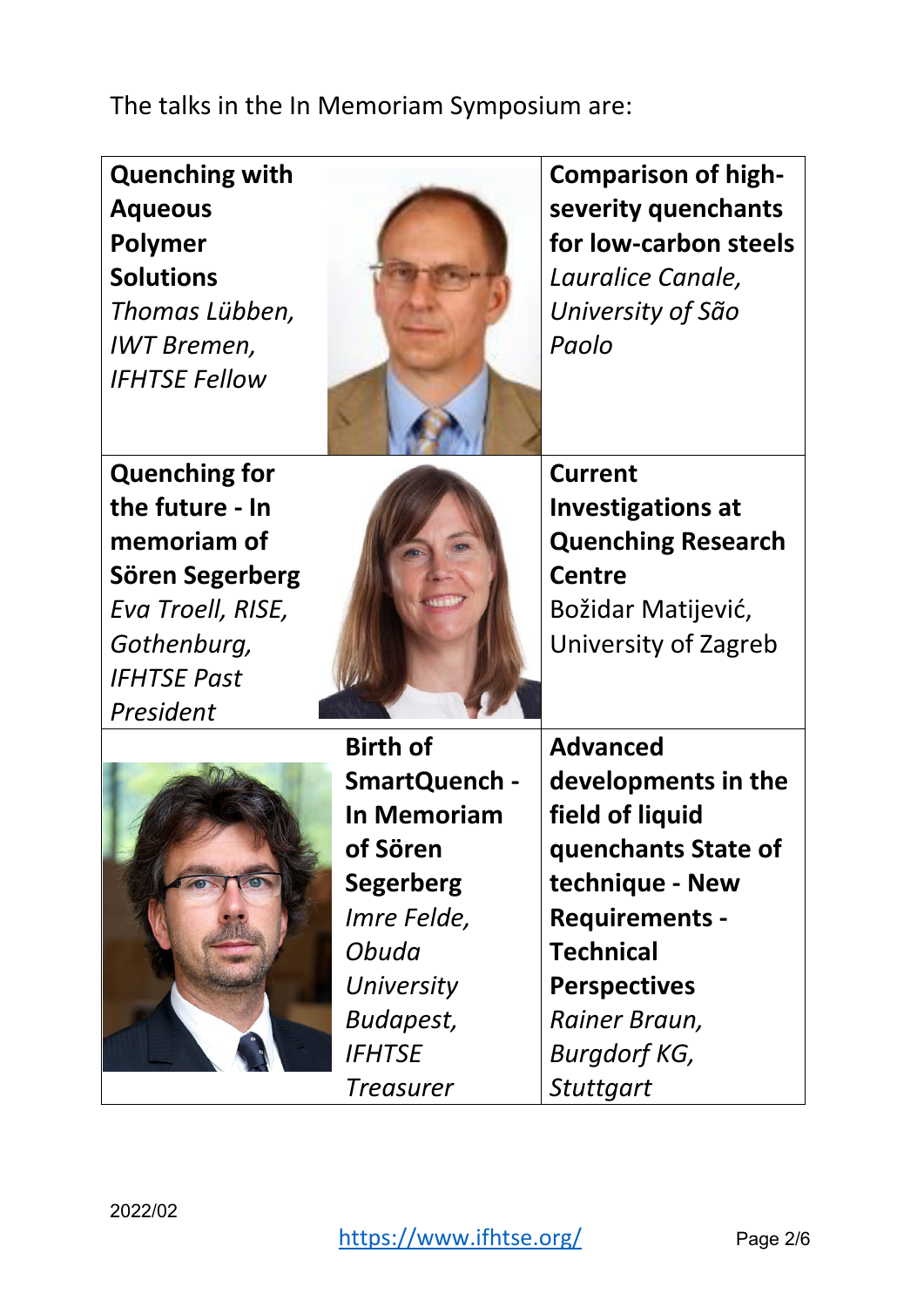

**Characterization of Polymer Quenchants - Influence of Agitation** 

*D. Scott Mackenzie, Quaker Houghton, USA, former IFHTSE President*



**Overview of Researches and Standardization Activities on Test Systems for Quenchant Characterization in Japan**  *Kyozo Arimoto, Arimotech, Osaka, IFHTSE Fellow*

The Congress will focus on the field of **steel processing and the heat treatment of specific steel grades** with special series of lectures.

As announced earlier, additional five keynote lectures will highlight important aspects and trends in the different fields of heat treatment and surface engineering.

In the meantime also the portal for **sponsoring and exhibition** has opened:

[https://ifhtse-echt2022.org/downloads/IFHTSE\\_ECHT-](https://ifhtse-echt2022.org/downloads/IFHTSE_ECHT-2022_ApplicationForm.pdf)2022 ApplicationForm.pdf

This site offers a wide variety of possibilities for companies to present themselves, their products and services. You are cordially invited to contact the organizer for further information and to allocate your individual package using the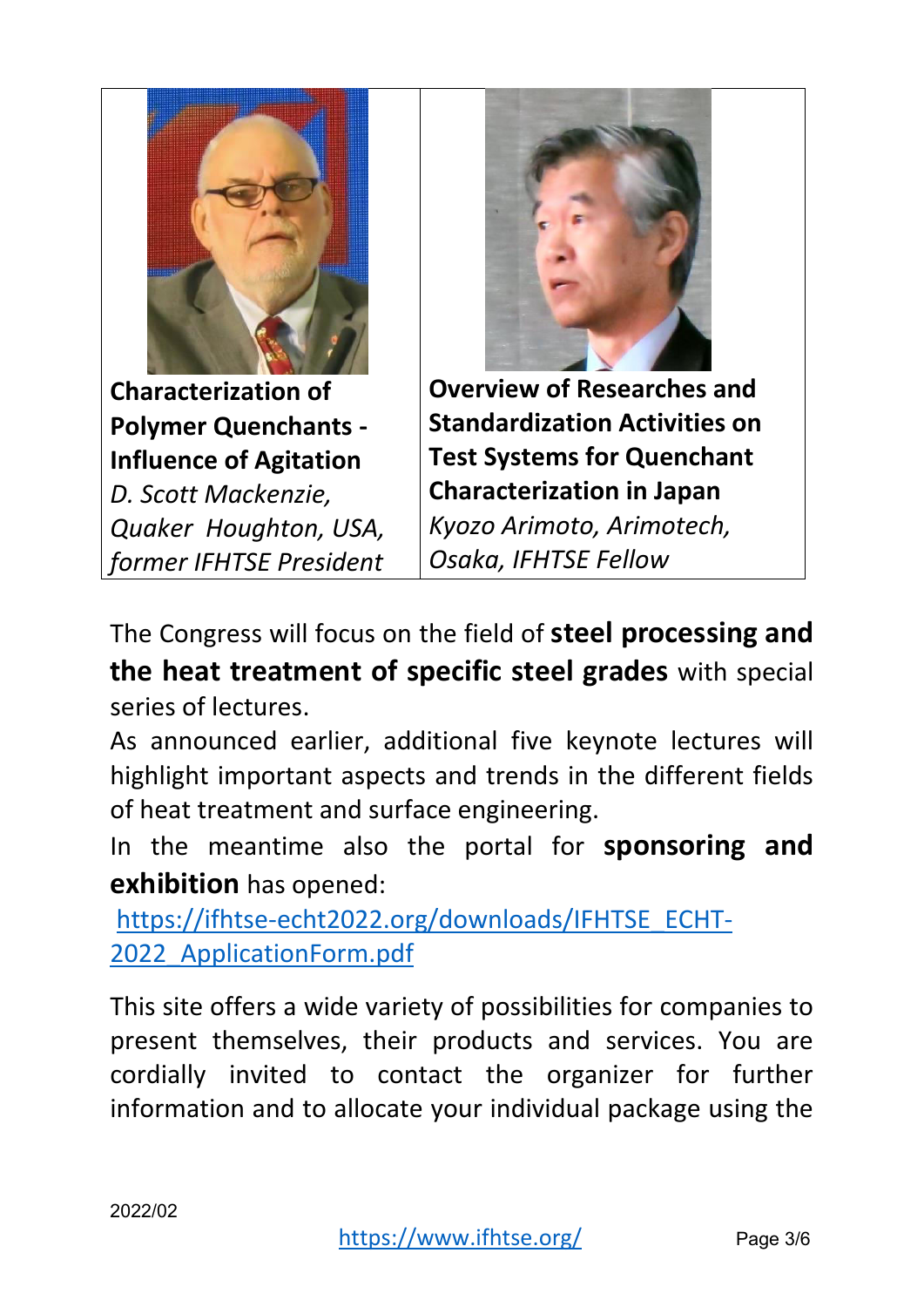contact ifhtse.echt@asmet.at or calling: +43 (0) 3842 402 2290.

After a long time of distancing, we are looking forward to bringing together scientists, suppliers, customers and industrial specialists for an extensive exchange of knowledge and information in person and to welcome you in Salzburg.





### COVID Restrictions in Sweden are lifted!

The Tooling conferences have been held since 1987 and attract speakers and participants from all continents.

The conference topics are cold and hot working tool steels, high speed steels, plastic mold steels, hard metals and cermets, steel/material design, tool steel development, microstructure, properties and performance, production of tool steels, simulations and modelling, additive manufacturing, processing, machining, polishing, heat treatment, surface engineering and coating, wear resistance, fatigue under mechanical and thermal cyclic loads, corrosion resistance, tooling applications, tooling contributions to e-mobility, digitalization in the tool steel and toolmaking industry, sustainable toolmaking including health aspects, circular economy and tooling supply chain.

5 keynote speeches, a panel discussion, and ca 80 scientific/technological presentations will be held at Tooling 2022. The presenters are coming from Austria, Brazil, China, Czech republic, France, Germany, India, Italy, Slovakia, Slovenia, Spain, New Zealand, Sweden, the UK, and the US.

AMEXCI and Bharat Forge Kilsta will be visited on 28 April 2022.

2022/02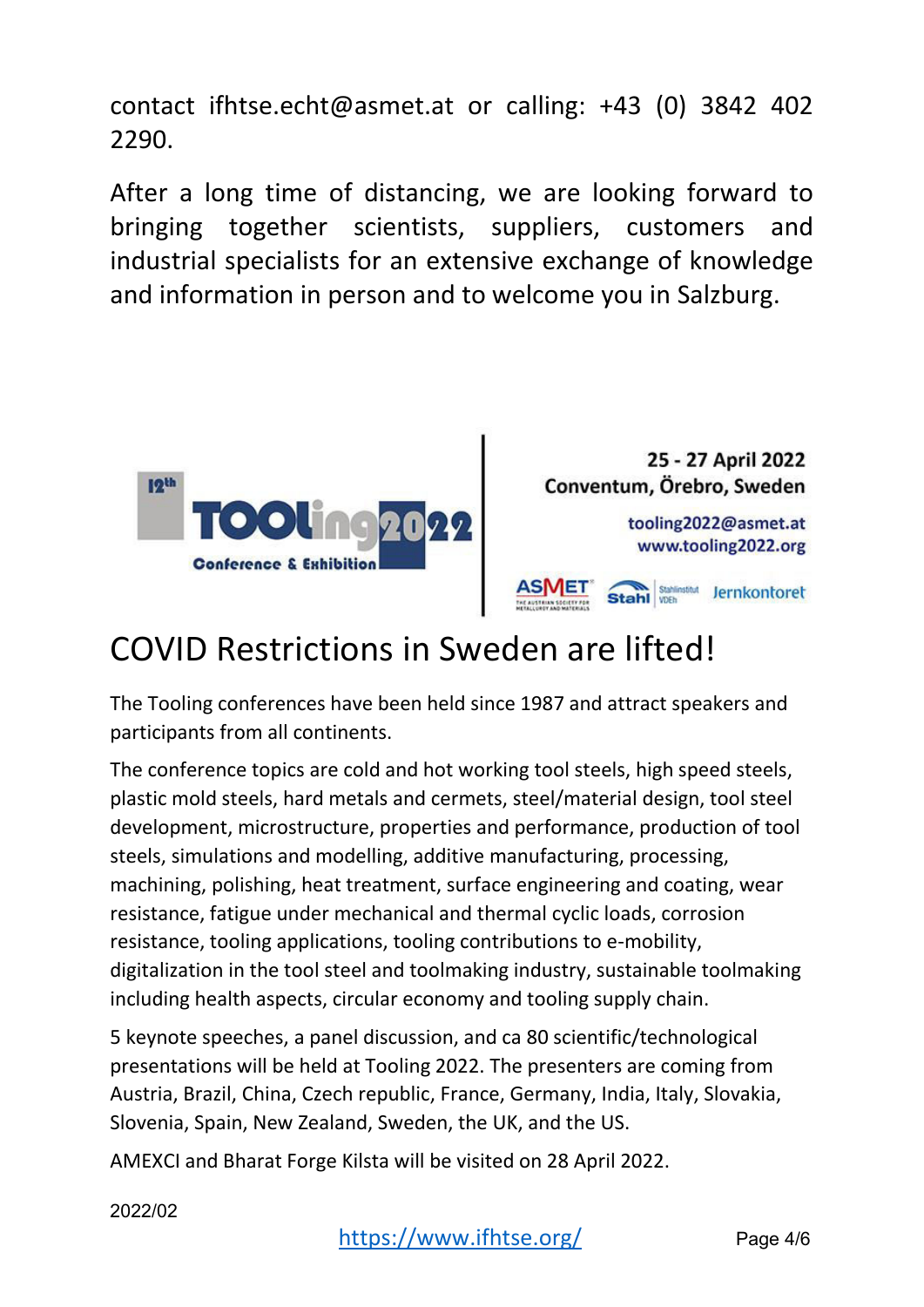# New IFHTSE Executive Committee member: Bernard Kuntzmann

Born in Strasbourg, France, in 1963, I first studied heat treatment and surface engineering at Saint-Louis University, Brussels, and then graduated to CNAM engineer in metallurgy in Belfort, France from 1981 to 1986.

My professional career started at the company SCR in Switzerland, where I was responsible for the development and optimisation of control systems for carburising atmospheres, in particular for the development of oxygen probes.



I then dedicated myself to furnace engineering, first at the company Herdieckerhof in Germany (not existing anymore), where I was responsible for the development of a short-time nitriding process for the nitriding of truck gears as well as for the optimisation of thermochemical heat treatment in fluidized bed furnaces. Then I moved to vacuum furnace engineering at the company Schmetz, where I developed, among other things, the heat treatment of ADI materials in the vacuum furnace, a technology that had not existed before.

Returning to the heat treatment application, I joined Bodycote in Lüdenscheid. In my role as process engineer, I developed a combined process consisting of gas nitriding, plasma nitriding and polishing (Corridur®) for the heat treatment of transmission parts and subsequently for cold formed brake parts for the automotive industry with the objective to significantly increase wear and corrosion resistance.

I have now been back in Switzerland since 2000 as Managing Director and Technical Director at Listemann AG in Winterthur. I am in charge for the further development of the thermal process technologies, heat treatment, high temperature brazing and electron beam welding. Our main applications today are materials and components for the aerospace, medical and energy industries.

In addition to my professional activities, I am the President of the Swiss Heat Treatment Association for which I also provide training courses. My favourite hobbies include cycling, hiking, travelling and the practice of flight simulation.